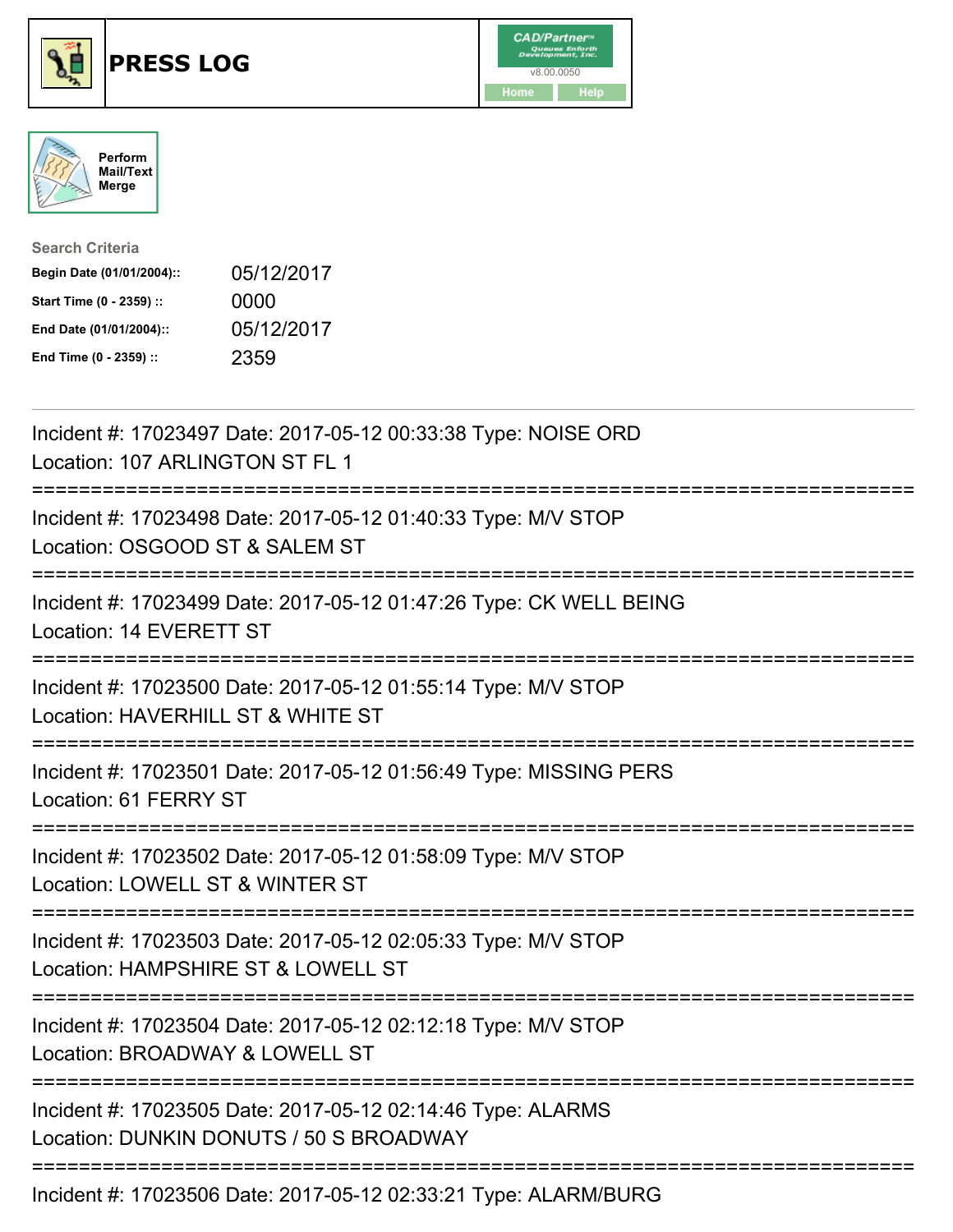| Location: BRUCE SCHOOL / 135 BUTLER ST                                                                          |
|-----------------------------------------------------------------------------------------------------------------|
| Incident #: 17023507 Date: 2017-05-12 02:35:14 Type: SHOTS FIRED<br>Location: SUMMER ST & UNION ST              |
| Incident #: 17023508 Date: 2017-05-12 02:41:37 Type: BUILDING CHK<br>Location: 250 CANAL ST                     |
| Incident #: 17023509 Date: 2017-05-12 03:02:42 Type: M/V STOP<br>Location: METHUEN ST & MILL ST                 |
| Incident #: 17023510 Date: 2017-05-12 03:09:10 Type: DOMESTIC/PROG<br>Location: 85 PEARL ST                     |
| Incident #: 17023511 Date: 2017-05-12 03:23:08 Type: DISTURBANCE<br>Location: 212 BOXFORD ST #1ST R             |
| Incident #: 17023512 Date: 2017-05-12 03:52:17 Type: BUILDING CHK<br>Location: 499 S BROADWAY                   |
| Incident #: 17023513 Date: 2017-05-12 03:54:23 Type: M/V STOP<br>Location: ANDOVER & SO UNION                   |
| Incident #: 17023514 Date: 2017-05-12 04:10:22 Type: M/V STOP<br>Location: S BROADWAY & SHATTUCK ST             |
| Incident #: 17023515 Date: 2017-05-12 04:34:28 Type: M/V STOP<br>Location: CANAL ST & HAMPSHIRE ST              |
| Incident #: 17023516 Date: 2017-05-12 05:37:55 Type: WARRANT SERVE<br>Location: 90 LOWELL ST                    |
| Incident #: 17023517 Date: 2017-05-12 06:40:36 Type: ALARMS<br>Location: 94 GLEN ST                             |
| Incident #: 17023518 Date: 2017-05-12 06:55:48 Type: ALARM/BURG<br>Location: ADVANCED AUTO PARTS / 183 BROADWAY |
| Incident #: 17023519 Date: 2017-05-12 06:59:29 Type: M/V STOP<br><b>Location: CENTRAL BRIDGE</b>                |
| Incident #: 17023520 Date: 2017-05-12 07:03:45 Type: B&E/PAST                                                   |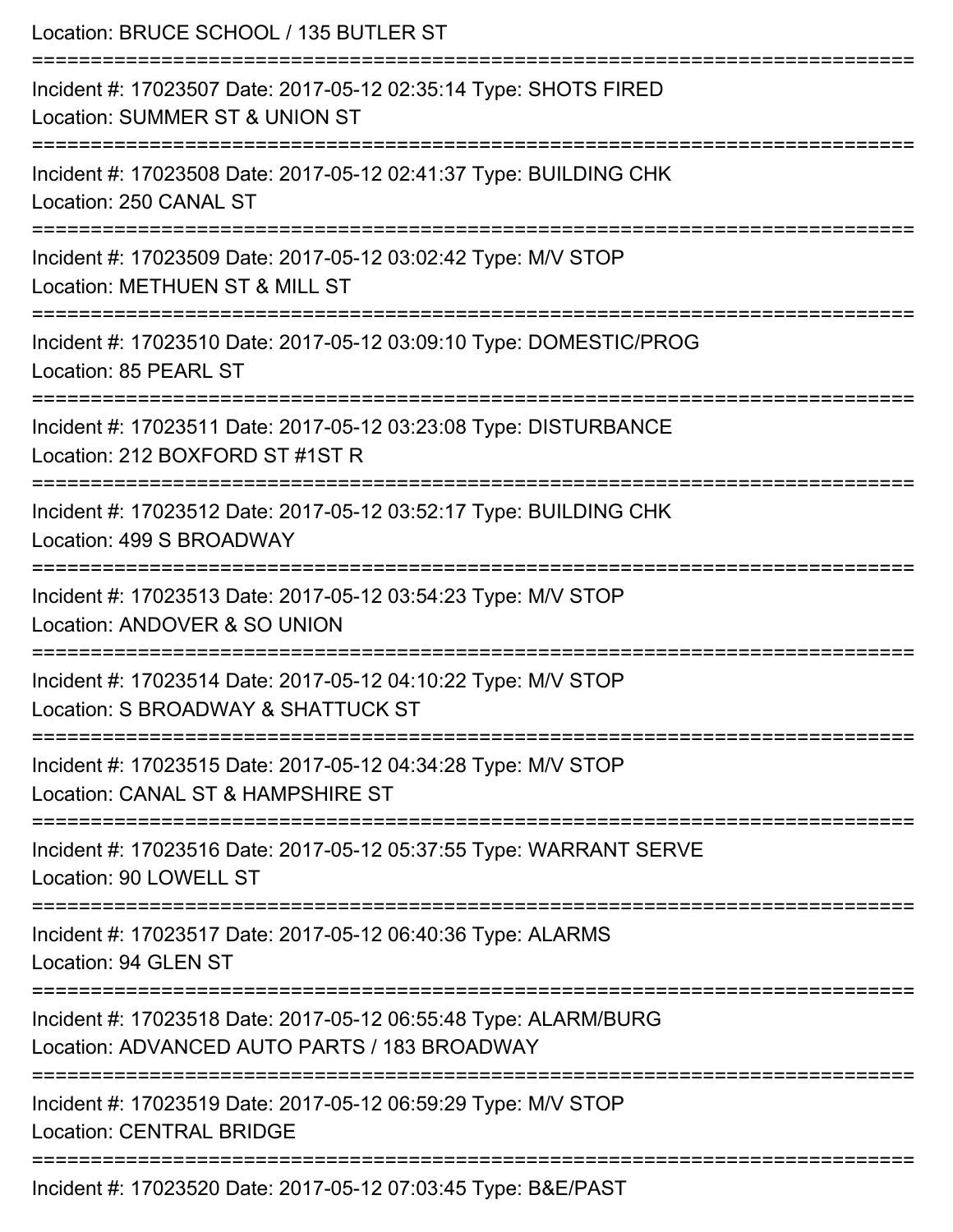| Incident #: 17023521 Date: 2017-05-12 07:25:53 Type: M/V STOP<br>Location: S BROADWAY & SHATTUCK ST          |
|--------------------------------------------------------------------------------------------------------------|
| Incident #: 17023522 Date: 2017-05-12 07:28:56 Type: B&E/MV/PAST<br>Location: 257 FARNHAM ST                 |
| Incident #: 17023523 Date: 2017-05-12 07:52:45 Type: AUTO ACC/NO PI<br>Location: E HAVERHILL ST & ROLLINS ST |
| Incident #: 17023524 Date: 2017-05-12 07:58:39 Type: M/V STOP<br>Location: S BROADWAY & SHATTUCK ST          |
| Incident #: 17023525 Date: 2017-05-12 08:07:27 Type: DISTURBANCE<br>Location: 106 WATER ST                   |
| Incident #: 17023526 Date: 2017-05-12 08:08:56 Type: AUTO ACC/NO PI<br>Location: BROADWAY & PARK ST          |
| Incident #: 17023527 Date: 2017-05-12 08:25:27 Type: M/V STOP<br>Location: AVON ST & JACKSON ST              |
| Incident #: 17023528 Date: 2017-05-12 08:53:32 Type: 209A/SERVE<br>Location: 357 WATER ST                    |
| Incident #: 17023529 Date: 2017-05-12 08:57:32 Type: SUS PERS/MV<br>Location: 36 STEARNS AV                  |
| Incident #: 17023530 Date: 2017-05-12 09:16:14 Type: PARK & WALK<br>Location: BRADFORD ST & BROADWAY         |
| Incident #: 17023531 Date: 2017-05-12 09:19:13 Type: COURT DOC SERVE<br>Location: LGH / 1 GENERAL ST         |
| Incident #: 17023532 Date: 2017-05-12 09:22:00 Type: TOW OF M/V<br>Location: 36 CHESTER ST                   |
| Incident #: 17023533 Date: 2017-05-12 09:23:51 Type: COURT DOC SERVE<br>Location: 15 WINTHROP AV             |
| Incident #: 17023534 Date: 2017-05-12 09:23:54 Type: ALARM/BURG                                              |

Location: LAWRENCE BOYS + GIRLS CLUB / 136 WATER ST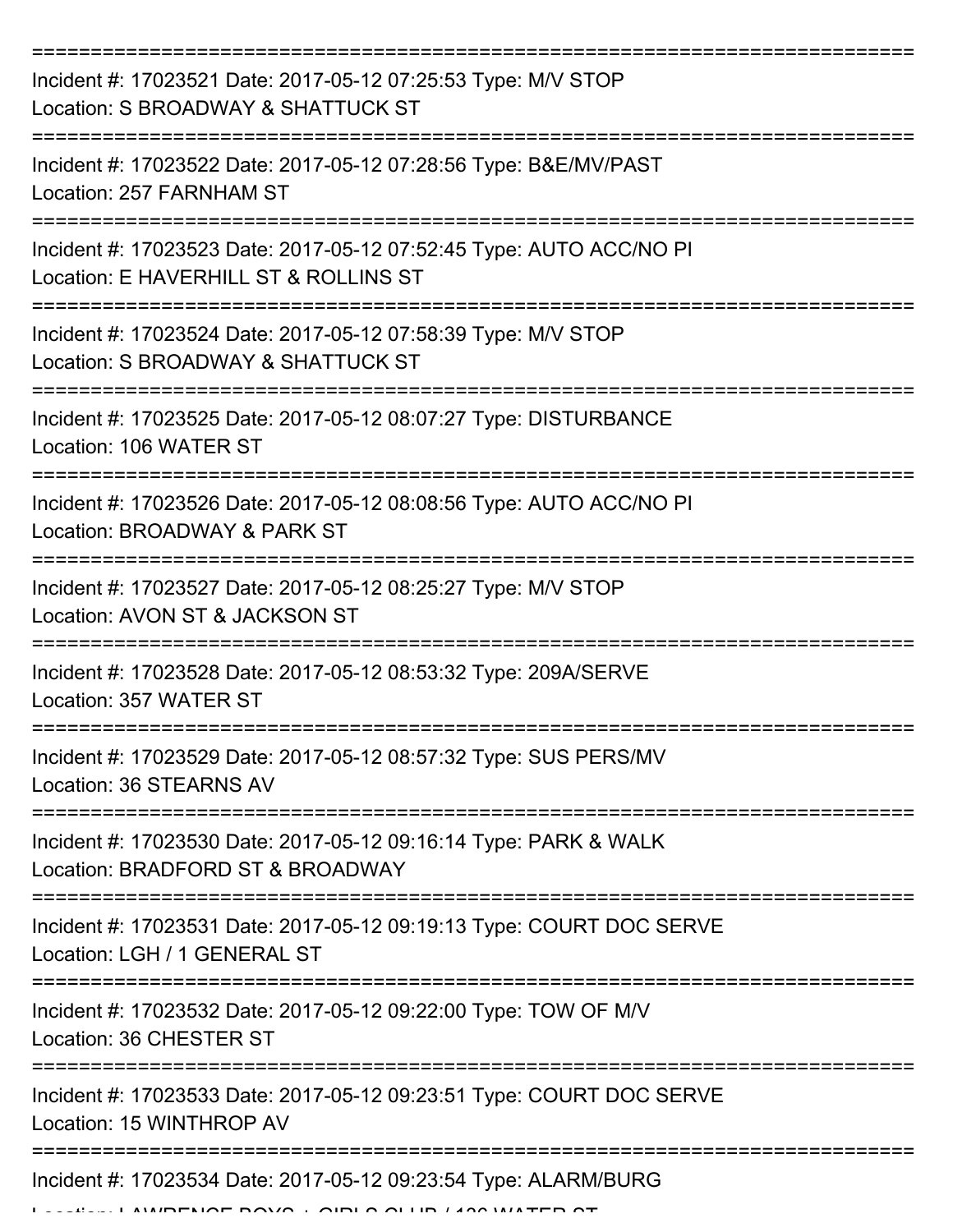| Incident #: 17023536 Date: 2017-05-12 09:32:45 Type: CK WELL BEING<br>Location: 21 DARTMOUTH ST                 |
|-----------------------------------------------------------------------------------------------------------------|
| Incident #: 17023535 Date: 2017-05-12 09:34:54 Type: SUS PERS/MV<br>Location: JACKSON ST & OAK ST               |
| Incident #: 17023537 Date: 2017-05-12 09:35:49 Type: TOW OF M/V<br>Location: 582 HAVERHILL ST                   |
| Incident #: 17023539 Date: 2017-05-12 09:53:09 Type: DRUG INVEST<br>Location: 58 CONGRESS ST FL 2               |
| Incident #: 17023538 Date: 2017-05-12 09:53:32 Type: SPECIAL CHECK<br>Location: ABBOTT ST & FOSTER ST           |
| Incident #: 17023540 Date: 2017-05-12 10:02:53 Type: PARK & WALK<br>Location: BRADFORD ST & BROADWAY            |
| Incident #: 17023541 Date: 2017-05-12 10:03:11 Type: WARRANT SERVE<br>Location: 15 FOXCROFT ST<br>============  |
| Incident #: 17023542 Date: 2017-05-12 10:03:48 Type: PARK & WALK<br>Location: S UNION ST & SALEM ST             |
| Incident #: 17023543 Date: 2017-05-12 10:03:49 Type: SUS PERS/MV<br>Location: 506 LOWELL ST                     |
| Incident #: 17023544 Date: 2017-05-12 10:07:47 Type: TOW OF M/V<br>Location: 310 BROADWAY                       |
| Incident #: 17023546 Date: 2017-05-12 10:12:20 Type: 911 HANG UP<br>Location: MAINSTREAM GLOBAL / 25 MARSTON ST |
| Incident #: 17023545 Date: 2017-05-12 10:12:47 Type: EXTRA SURVEIL<br>Location: FERRY ST & SUMNER AV            |
| Incident #: 17023548 Date: 2017-05-12 10:13:39 Type: AUTO ACC/NO PI<br>Location: 280 MERRIMACK ST               |
| Incident #: 17023547 Date: 2017-05-12 10:14:04 Type: M/V STOP                                                   |

Location: 425 C LINIION CT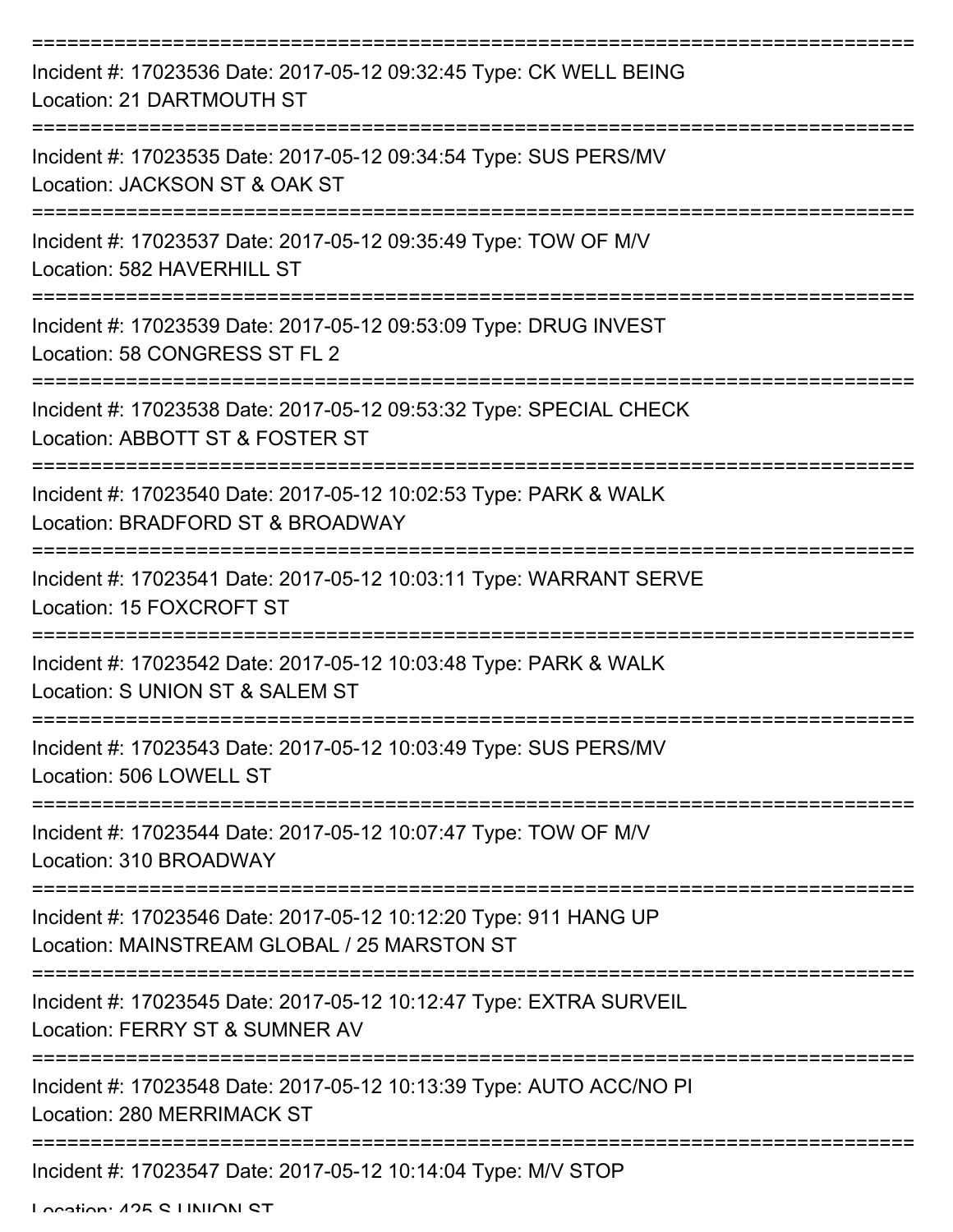| Incident #: 17023549 Date: 2017-05-12 10:15:08 Type: M/V STOP<br>Location: 28 HANCOCK ST                              |
|-----------------------------------------------------------------------------------------------------------------------|
| Incident #: 17023550 Date: 2017-05-12 10:15:38 Type: LOST PROPERTY<br>Location: 90 LOWELL ST                          |
| Incident #: 17023551 Date: 2017-05-12 10:20:53 Type: AUTO ACC/NO PI<br>Location: BERKELEY ST & JACKSON ST             |
| Incident #: 17023552 Date: 2017-05-12 10:23:21 Type: WARRANT SERVE<br>Location: 54 MELVIN ST #11<br>----------------- |
| Incident #: 17023553 Date: 2017-05-12 10:35:13 Type: M/V STOP<br>Location: LAWRENCE ST & TRENTON ST                   |
| Incident #: 17023554 Date: 2017-05-12 10:47:11 Type: TOW OF M/V<br>Location: GARDEN ST & NEWBURY ST                   |
| Incident #: 17023555 Date: 2017-05-12 10:48:28 Type: 209A/SERVE<br>Location: 117 ANDOVER ST                           |
| Incident #: 17023556 Date: 2017-05-12 10:52:07 Type: M/V STOP<br>Location: CANAL ST & MARSTON ST                      |
| Incident #: 17023557 Date: 2017-05-12 10:54:33 Type: INVEST CONT<br>Location: 169 HAVERHILL ST                        |
| Incident #: 17023558 Date: 2017-05-12 11:02:03 Type: PARK & WALK<br>Location: BRADFORD ST & BROADWAY                  |
| Incident #: 17023559 Date: 2017-05-12 11:03:27 Type: INVEST CONT<br>Location: 90 LOWELL ST                            |
| Incident #: 17023560 Date: 2017-05-12 11:12:44 Type: SUS PERS/MV<br>Location: 400 HAVERHILL ST                        |
| Incident #: 17023561 Date: 2017-05-12 11:13:35 Type: M/V STOP<br>Location: AMESBURY ST & COMMON ST                    |
| Incident #: 17023562 Date: 2017-05-12 11:15:24 Type: ASSSIT OTHER PD<br>Location: 299 BROADWAY                        |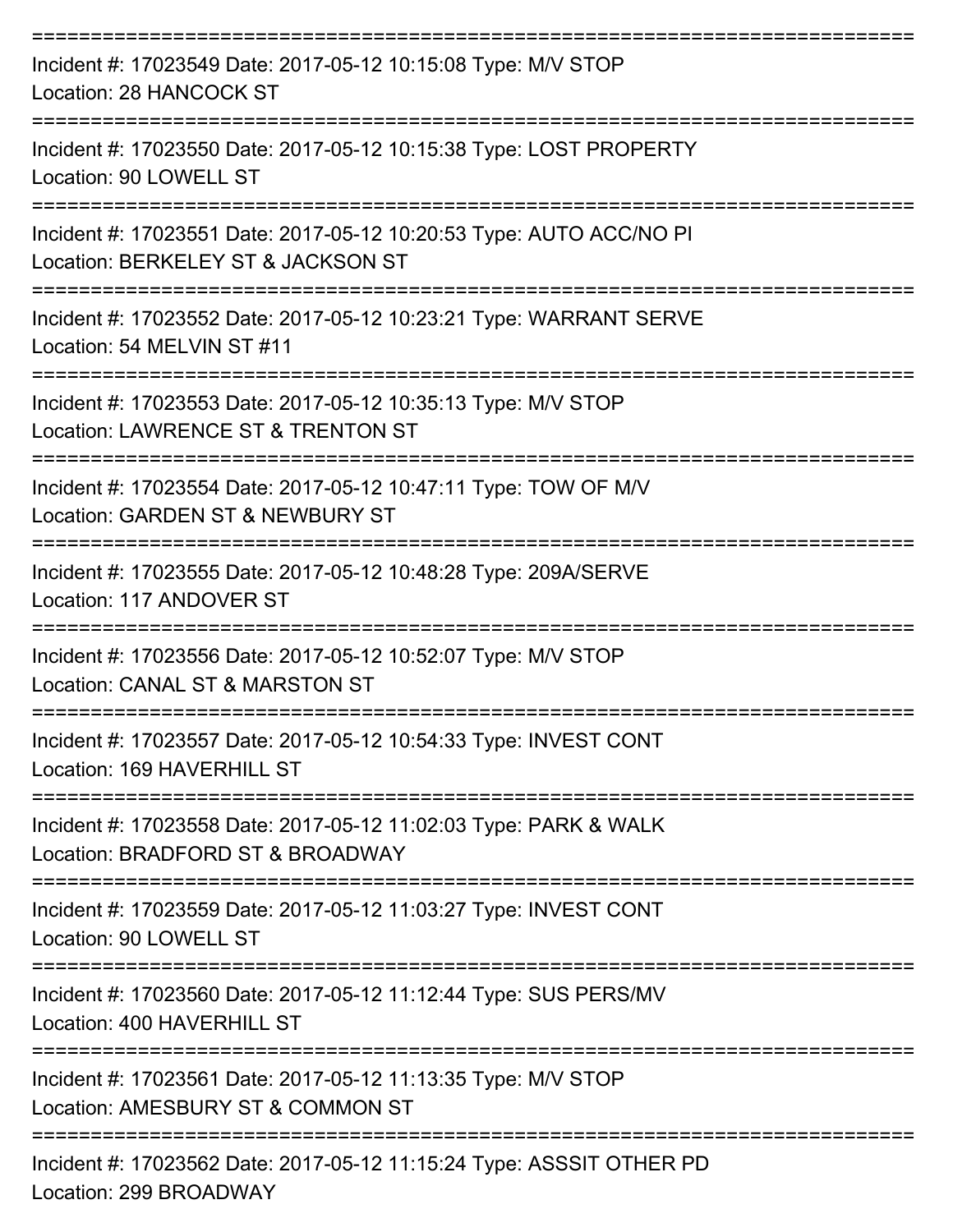| Incident #: 17023563 Date: 2017-05-12 11:26:48 Type: HIT & RUN M/V<br>Location: LOWELL ST & OXFORD ST                                   |
|-----------------------------------------------------------------------------------------------------------------------------------------|
| Incident #: 17023564 Date: 2017-05-12 11:32:16 Type: WARRANT SERVE<br>Location: 383 HAVERHILL ST ##5                                    |
| Incident #: 17023565 Date: 2017-05-12 11:33:13 Type: M/V STOP<br>Location: BROADWAY & LOWELL ST                                         |
| :===================================<br>Incident #: 17023566 Date: 2017-05-12 11:34:55 Type: ANIMAL COMPL<br>Location: 13 HOLT ST       |
| Incident #: 17023567 Date: 2017-05-12 11:36:22 Type: MV/BLOCKING<br>Location: 1 HAVERHILL ST                                            |
| :===============================<br>Incident #: 17023568 Date: 2017-05-12 11:42:44 Type: M/V STOP<br>Location: CENTRE ST & HAMPSHIRE ST |
| Incident #: 17023569 Date: 2017-05-12 11:49:21 Type: SUS PERS/MV<br>Location: PARTHUM SCHOOL / 255 E HAVERHILL ST                       |
| Incident #: 17023570 Date: 2017-05-12 12:01:54 Type: PARK & WALK<br>Location: BRADFORD ST & BROADWAY                                    |
| Incident #: 17023571 Date: 2017-05-12 12:09:24 Type: M/V STOP<br>Location: 74 WALNUT ST                                                 |
| Incident #: 17023572 Date: 2017-05-12 12:29:33 Type: KEEP PEACE<br>Location: 9 CEDAR ST                                                 |
| Incident #: 17023573 Date: 2017-05-12 13:03:11 Type: DRUG VIO<br>Location: PHOENIX ACADEMY / 15 UNION                                   |
| -------------------------<br>Incident #: 17023574 Date: 2017-05-12 13:16:28 Type: MEDIC SUPPORT<br>Location: 19 TEWKSBURY ST FL 3RD     |
| Incident #: 17023575 Date: 2017-05-12 13:17:56 Type: AUTO ACC/NO PI<br>Location: 243 FERRY ST                                           |
| Incident #: 17023576 Date: 2017-05-12 13:21:40 Type: STOL/MV/PAS<br>Location: 631 ESSEX ST                                              |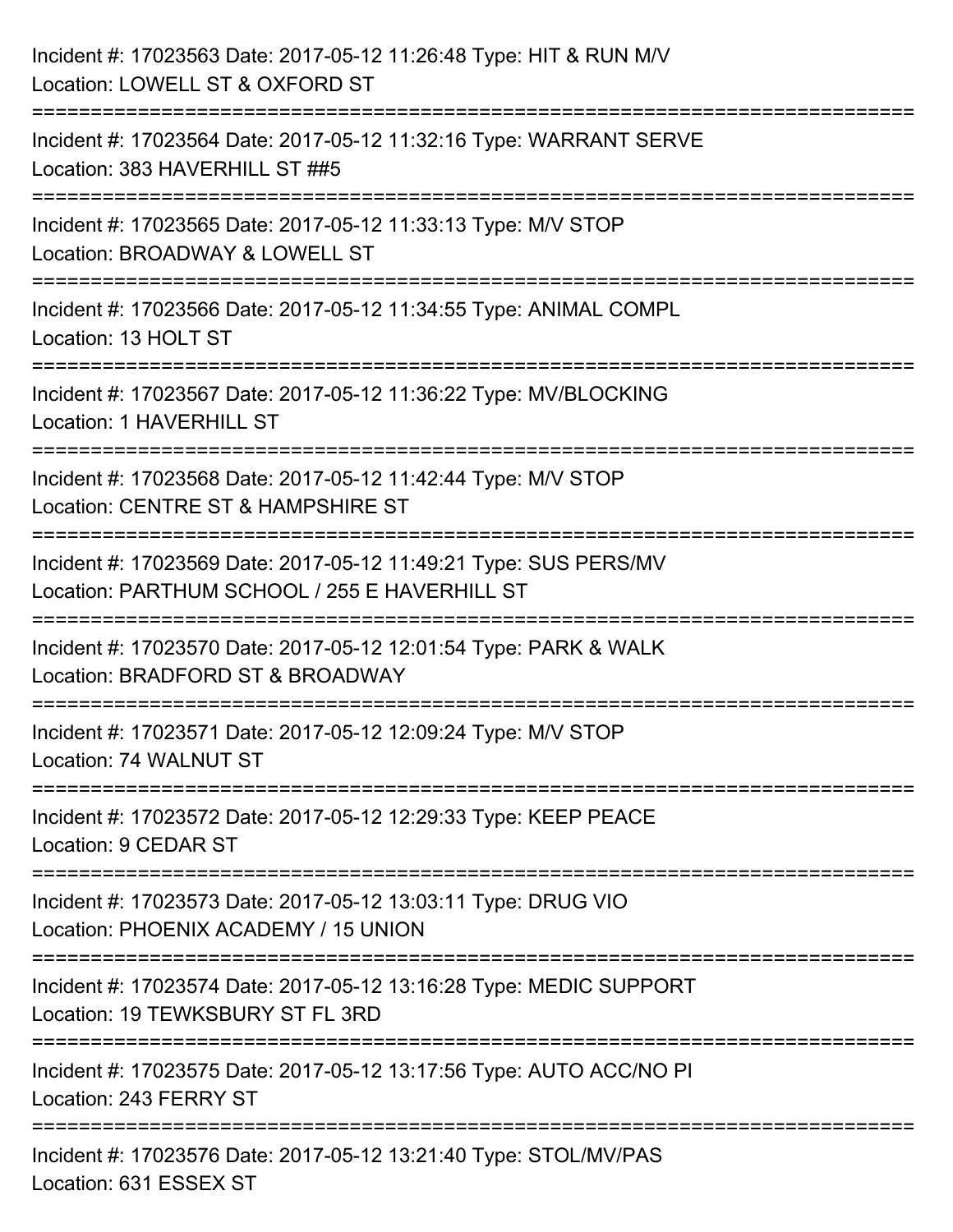| Incident #: 17023577 Date: 2017-05-12 13:38:17 Type: M/V STOP<br>Location: 285 BROADWAY                                                |
|----------------------------------------------------------------------------------------------------------------------------------------|
| ==========================<br>Incident #: 17023578 Date: 2017-05-12 13:39:12 Type: AUTO ACC/NO PI<br>Location: 257 ESSEX ST            |
| Incident #: 17023579 Date: 2017-05-12 13:42:08 Type: M/V STOP<br>Location: CHANDLER ST & MEDFORD ST<br>=============================== |
| Incident #: 17023580 Date: 2017-05-12 13:47:01 Type: TOW OF M/V<br>Location: 83 KINGSTON ST                                            |
| Incident #: 17023581 Date: 2017-05-12 13:53:35 Type: M/V STOP<br>Location: AUBURN ST & HAMPSHIRE ST                                    |
| Incident #: 17023582 Date: 2017-05-12 13:58:36 Type: SUS PERS/MV<br>Location: 31A WOODLAND ST                                          |
| Incident #: 17023583 Date: 2017-05-12 14:01:22 Type: SPECIAL CHECK<br>Location: ANDOVER ST & FOSTER                                    |
| Incident #: 17023584 Date: 2017-05-12 14:11:46 Type: M/V STOP<br>Location: 208 BROADWAY                                                |
| Incident #: 17023585 Date: 2017-05-12 14:18:20 Type: DRUG VIO<br>Location: 700 ESSEX ST                                                |
| Incident #: 17023586 Date: 2017-05-12 14:19:32 Type: AUTO ACC/NO PI<br>Location: CENTRAL BRIDGE / 0 MERRIMACK ST                       |
| Incident #: 17023587 Date: 2017-05-12 14:20:44 Type: NOISE ORD<br>Location: 275 ANDOVER ST #REAR                                       |
| Incident #: 17023588 Date: 2017-05-12 15:11:58 Type: M/V STOP<br>Location: 22 HANCOCK ST                                               |
| Incident #: 17023589 Date: 2017-05-12 15:14:05 Type: SUS PERS/MV<br><b>Location: WEST ST</b>                                           |
| Incident #: 17023590 Date: 2017-05-12 15:31:35 Type: MEDIC SUPPORT<br>Location: 90 LOWELL ST                                           |

===========================================================================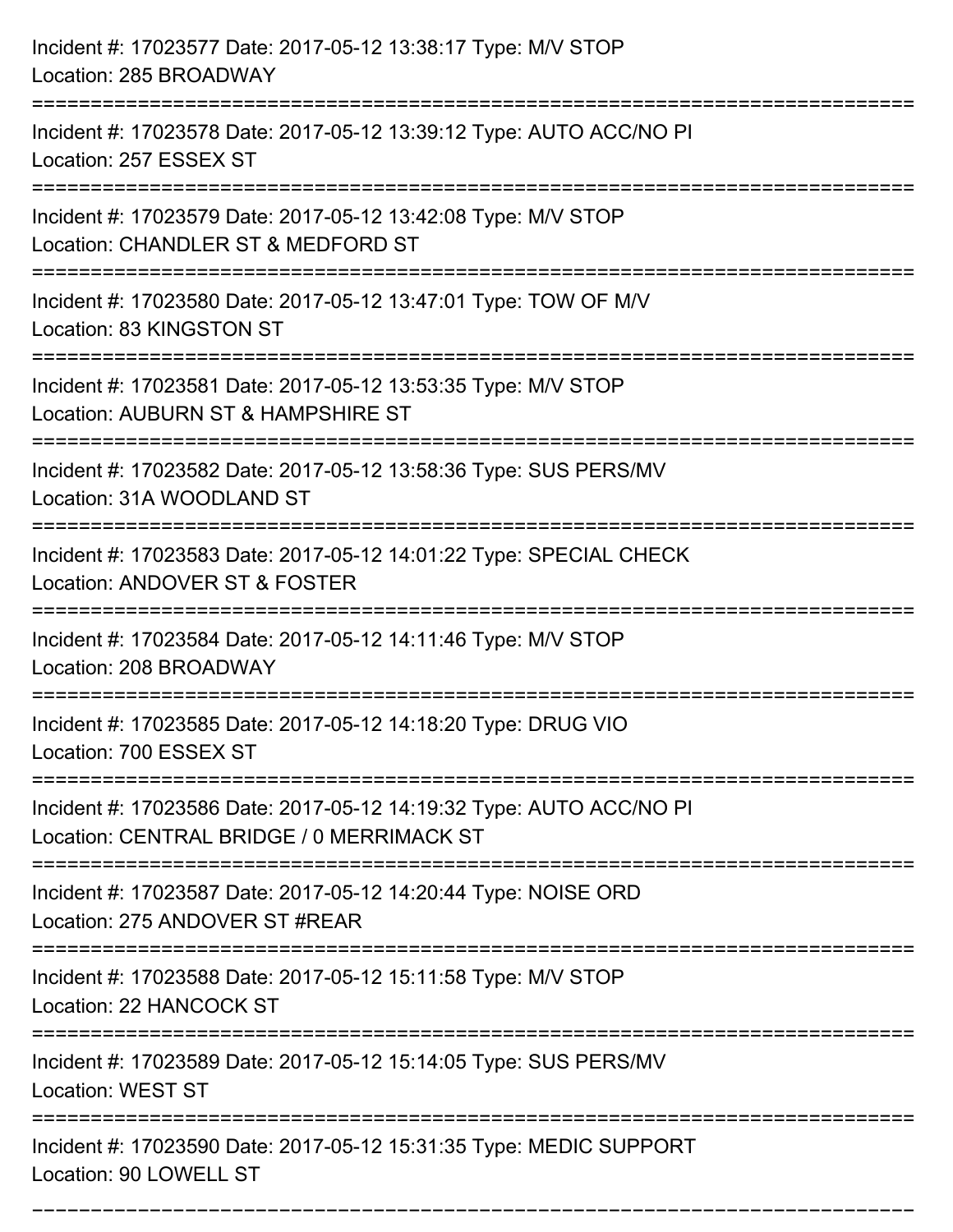| Incident #: 17023591 Date: 2017-05-12 15:33:16 Type: LOST PROPERTY<br>Location: 209 PARK ST #2                                                                     |
|--------------------------------------------------------------------------------------------------------------------------------------------------------------------|
| =================================<br>Incident #: 17023592 Date: 2017-05-12 15:44:35 Type: 911 HANG UP<br>Location: 97 PHILLIPS ST<br>---------------               |
| Incident #: 17023593 Date: 2017-05-12 15:45:33 Type: M/V STOP<br>Location: DORCHESTER ST & S UNION ST                                                              |
| Incident #: 17023594 Date: 2017-05-12 16:16:26 Type: M/V STOP<br>Location: BROADWAY & VALLEY ST<br>:========================                                       |
| Incident #: 17023595 Date: 2017-05-12 16:19:36 Type: LARCENY/MV/PAST<br>Location: 26 FALMOUTH ST                                                                   |
| Incident #: 17023596 Date: 2017-05-12 16:27:39 Type: AUTO ACC/NO PI<br>Location: CENTRAL BRIDGE / 0 MERRIMACK ST                                                   |
| .========================<br>---------------------------------<br>Incident #: 17023597 Date: 2017-05-12 16:38:59 Type: GENERAL SERV<br>Location: 87 E HAVERHILL ST |
| Incident #: 17023598 Date: 2017-05-12 16:44:41 Type: INVESTIGATION<br>Location: LAWLOR SCHOOL / 4 LEXINGTON ST                                                     |
| Incident #: 17023599 Date: 2017-05-12 16:45:31 Type: TOW OF M/V<br>Location: TRESPASS / 550 BROADWAY                                                               |
| Incident #: 17023600 Date: 2017-05-12 16:47:20 Type: SUS PERS/MV<br>Location: BERKELEY ST & JACKSON ST                                                             |
| Incident #: 17023601 Date: 2017-05-12 16:54:59 Type: ROBBERY ARMED<br>Location: 125 UNION                                                                          |
| Incident #: 17023602 Date: 2017-05-12 16:56:23 Type: 911 HANG UP<br>Location: 65 UNION ST                                                                          |
| Incident #: 17023603 Date: 2017-05-12 16:58:29 Type: AUTO ACC/PI<br>Location: BIGELOW ST & CARLETON ST                                                             |
| Incident #: 17023604 Date: 2017-05-12 17:04:42 Type: 209A/VIOLATION<br>Location: 6 LESLIE ST                                                                       |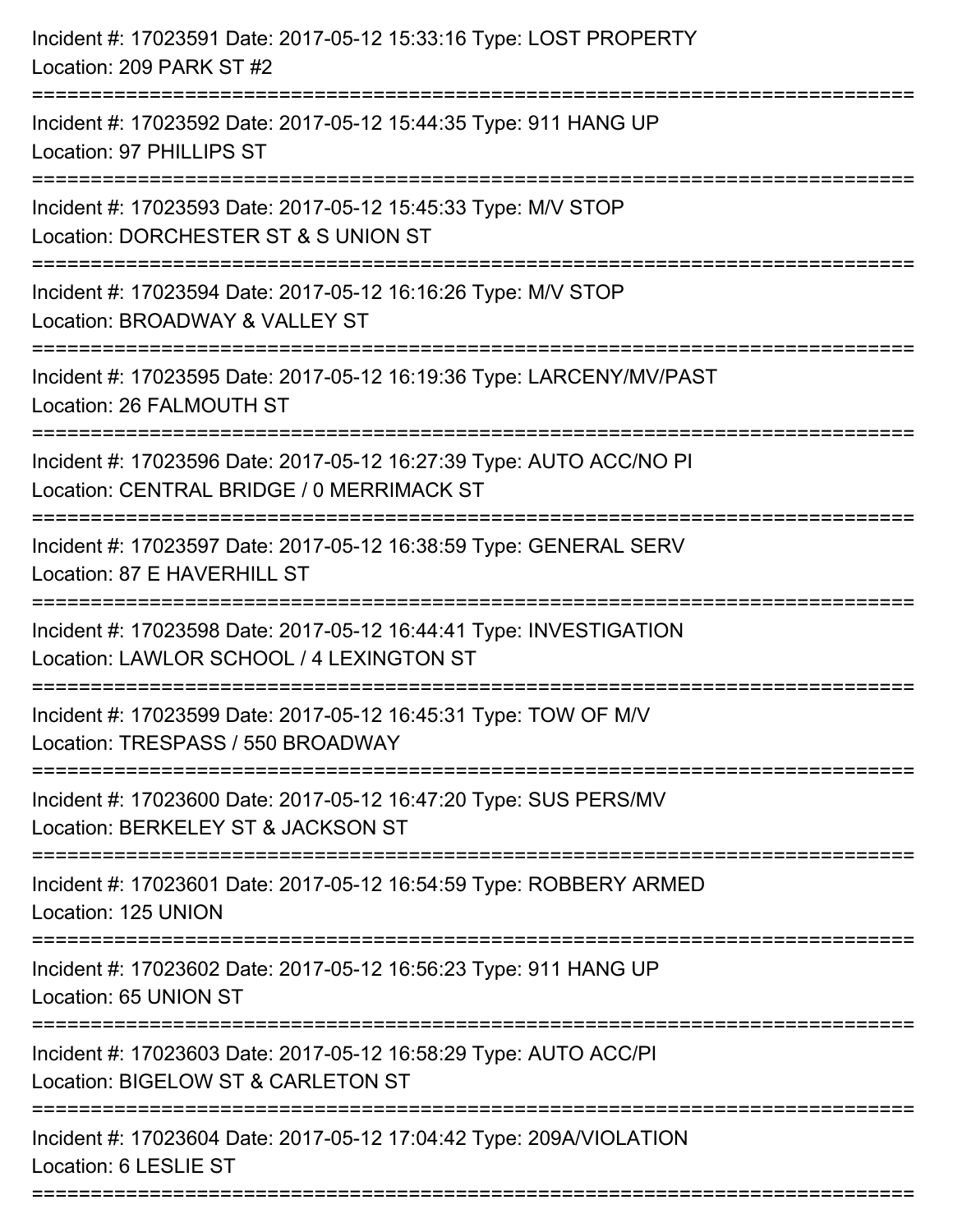Location: MAPLE ST

| Incident #: 17023606 Date: 2017-05-12 17:20:31 Type: LOST PROPERTY<br>Location: LAWRENCE ST & PARK ST               |
|---------------------------------------------------------------------------------------------------------------------|
| Incident #: 17023607 Date: 2017-05-12 17:21:39 Type: COURT DOC SERVE<br>Location: 564 ANDOVER ST                    |
| Incident #: 17023608 Date: 2017-05-12 17:25:05 Type: ALARMS<br>Location: YMCA ADMINISTRATION / 101 AMESBURY ST FL 4 |
| Incident #: 17023609 Date: 2017-05-12 17:25:44 Type: M/V STOP<br>Location: HAMPSHIRE ST & LOWELL ST                 |
| Incident #: 17023610 Date: 2017-05-12 17:30:37 Type: M/V STOP<br>Location: MERRIMACK ST & S BROADWAY                |
| Incident #: 17023611 Date: 2017-05-12 17:42:22 Type: FIGHT<br>Location: PEMBERTON PARK / null                       |
| Incident #: 17023612 Date: 2017-05-12 17:46:47 Type: M/V STOP<br>Location: MARKET ST & SALEM ST                     |
| Incident #: 17023613 Date: 2017-05-12 17:47:47 Type: ABAND MV<br>Location: 82 KNOX ST                               |
| Incident #: 17023614 Date: 2017-05-12 17:55:50 Type: M/V STOP<br>Location: 425 MARKET ST                            |
| Incident #: 17023615 Date: 2017-05-12 17:59:39 Type: KEEP PEACE<br>Location: 10 TENNEY ST #E                        |
| Incident #: 17023616 Date: 2017-05-12 18:02:25 Type: ANIMAL COMPL<br>Location: @ LGH / 27 WINTHROP AV               |
| Incident #: 17023617 Date: 2017-05-12 18:07:36 Type: M/V STOP<br>Location: 161 BAILEY ST                            |
| Incident #: 17023618 Date: 2017-05-12 18:08:21 Type: M/V STOP<br>Location: 161 BAILEY ST                            |
|                                                                                                                     |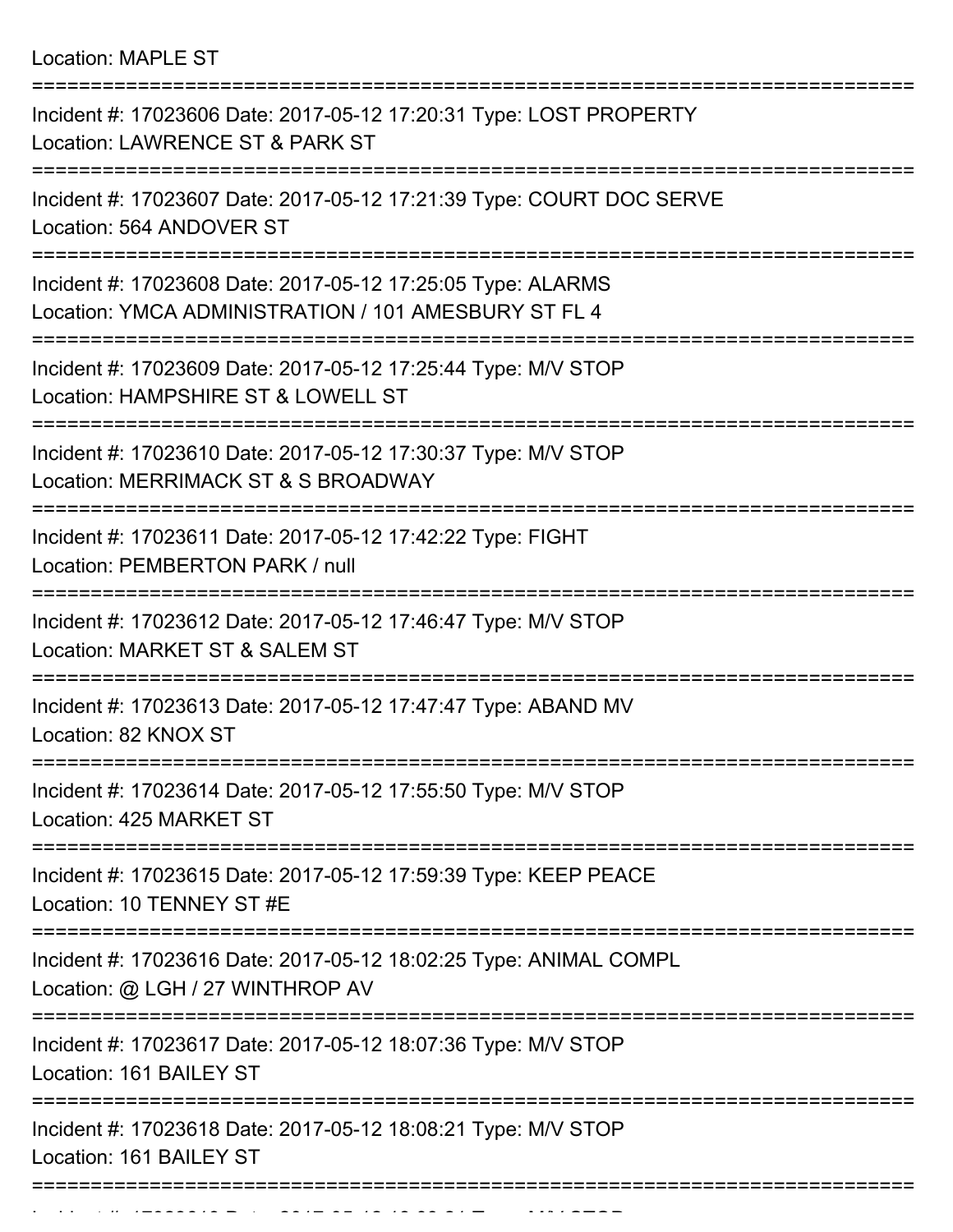Location: 161 BAILEY ST

| Incident #: 17023620 Date: 2017-05-12 18:12:43 Type: SEIZED PROP<br>Location: 16 LOGAN ST FL 1 REAR                |
|--------------------------------------------------------------------------------------------------------------------|
| Incident #: 17023621 Date: 2017-05-12 18:17:46 Type: TENANT PROB<br>Location: 229 E HAVERHILL ST FL 1              |
| Incident #: 17023622 Date: 2017-05-12 18:28:43 Type: MEDIC SUPPORT<br>Location: 5 JACKSON CT                       |
| Incident #: 17023623 Date: 2017-05-12 18:36:36 Type: M/V STOP<br>Location: GROVE & PROSPECT                        |
| Incident #: 17023624 Date: 2017-05-12 18:38:40 Type: HIT & RUN PRO<br>Location: 137 FOSTER ST                      |
| Incident #: 17023625 Date: 2017-05-12 18:45:42 Type: KEEP PEACE<br>Location: 7C SUMMER ST                          |
| Incident #: 17023626 Date: 2017-05-12 18:52:27 Type: M/V STOP<br>Location: HAMPSHIRE ST & HAVERHILL ST             |
| Incident #: 17023627 Date: 2017-05-12 18:55:55 Type: NOISE ORD<br>Location: 310 LOWELL ST                          |
| Incident #: 17023628 Date: 2017-05-12 18:56:27 Type: DISTURBANCE<br>Location: BROADWAY & COMMON ST                 |
| Incident #: 17023629 Date: 2017-05-12 18:57:54 Type: HIT & RUN M/V<br>Location: SAL'S RESTURANT / 354 MERRIMACK ST |
| Incident #: 17023630 Date: 2017-05-12 19:02:05 Type: M/V STOP<br>Location: FRANKLIN ST & LOWELL ST                 |
| Incident #: 17023631 Date: 2017-05-12 19:50:47 Type: DRUG VIO<br>Location: 803-805 ESSEX ST                        |
| Incident #: 17023632 Date: 2017-05-12 19:52:05 Type: GENERAL SERV<br><b>Location: ALLEN ST</b>                     |
|                                                                                                                    |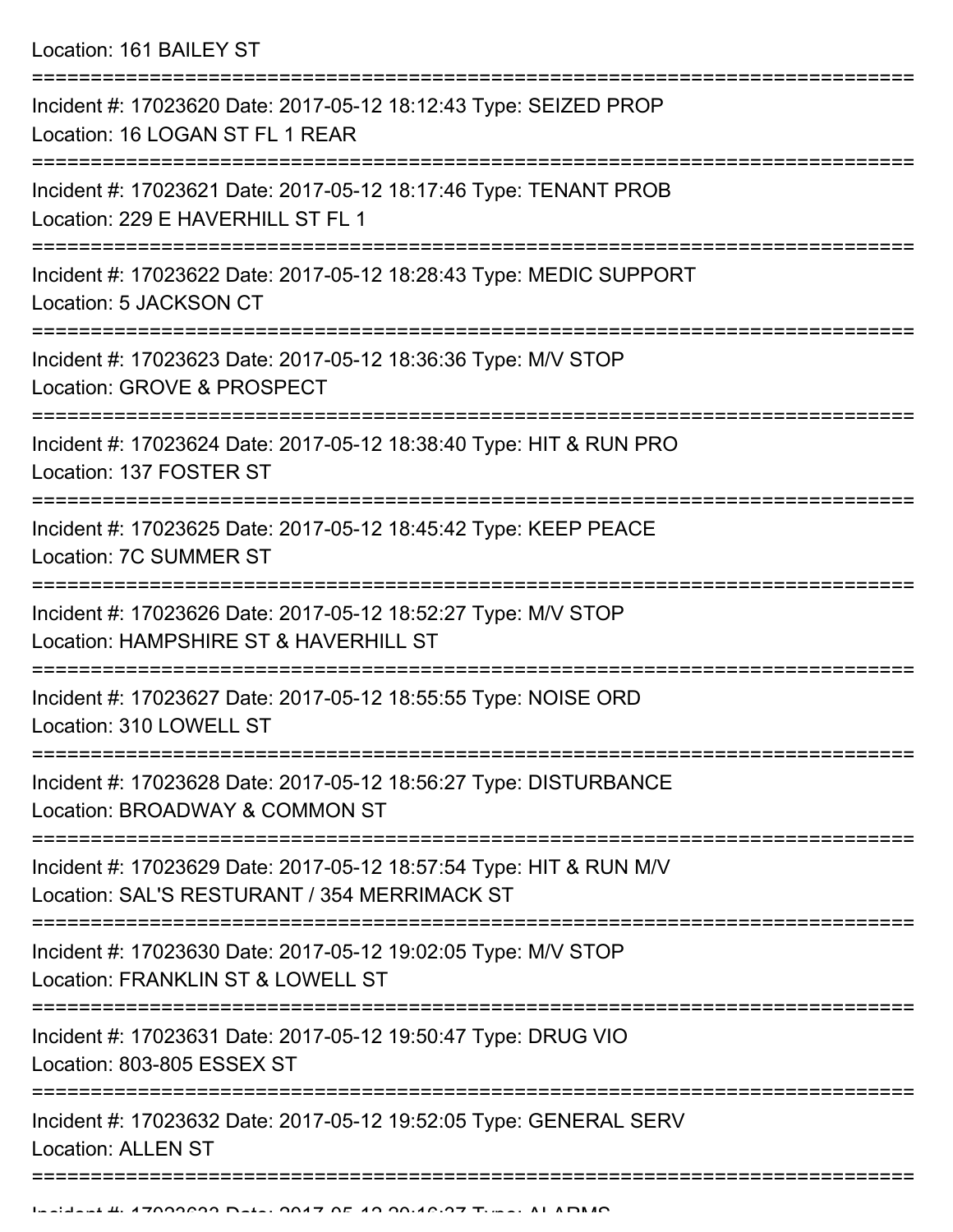| Location: FRANCIS MORALES RESD. / 18 LIBERTY AV                                                                                        |
|----------------------------------------------------------------------------------------------------------------------------------------|
| Incident #: 17023634 Date: 2017-05-12 20:30:45 Type: SUS PERS/MV<br>Location: 3 DURHAM ST<br>================================          |
| Incident #: 17023635 Date: 2017-05-12 20:32:32 Type: LARCENY/PAST<br>Location: 28 PLEASANT ST FL 3                                     |
| Incident #: 17023636 Date: 2017-05-12 20:34:49 Type: ALARMS<br>Location: FOLEY RESD / 17 BOYD ST                                       |
| Incident #: 17023637 Date: 2017-05-12 20:43:07 Type: M/V STOP<br>Location: CANAL & PROSPECT                                            |
| Incident #: 17023638 Date: 2017-05-12 20:44:55 Type: AUTO ACC/NO PI<br>Location: 417 CANAL ST                                          |
| :======================<br>Incident #: 17023639 Date: 2017-05-12 20:48:20 Type: M/V STOP<br>Location: ESSEX ST & HAMPSHIRE ST          |
| :=====================<br>Incident #: 17023640 Date: 2017-05-12 20:51:48 Type: TRESPASSING<br>Location: SEVEN ELEVEN / 99 HAMPSHIRE ST |
| Incident #: 17023641 Date: 2017-05-12 21:04:42 Type: WARRANT SERVE<br>Location: ALDER ST & WALNUT ST                                   |
| Incident #: 17023642 Date: 2017-05-12 21:06:54 Type: AUTO ACC/NO PI<br>Location: WALGREENS / 135 BROADWAY                              |
| Incident #: 17023643 Date: 2017-05-12 21:14:33 Type: HIT & RUN M/V<br>Location: 26 SPRUCE ST                                           |
| Incident #: 17023644 Date: 2017-05-12 21:19:34 Type: DRUG VIO<br>Location: 138 S UNION ST                                              |
| Incident #: 17023645 Date: 2017-05-12 21:27:22 Type: HIT & RUN M/V<br>Location: AMES ST & HAVERHILL ST                                 |
| Incident #: 17023646 Date: 2017-05-12 21:40:23 Type: LARCENY/PAST<br>Location: CVS PHARMACY / 266 BROADWAY                             |
| Incident #: 17023647 Date: 2017-05-12 21:44:35 Type: ALITO ACC/NO PL                                                                   |

Incident #: 17023647 Date: 2017-05-12 21:44:35 Type: AUTO ACC/NO PI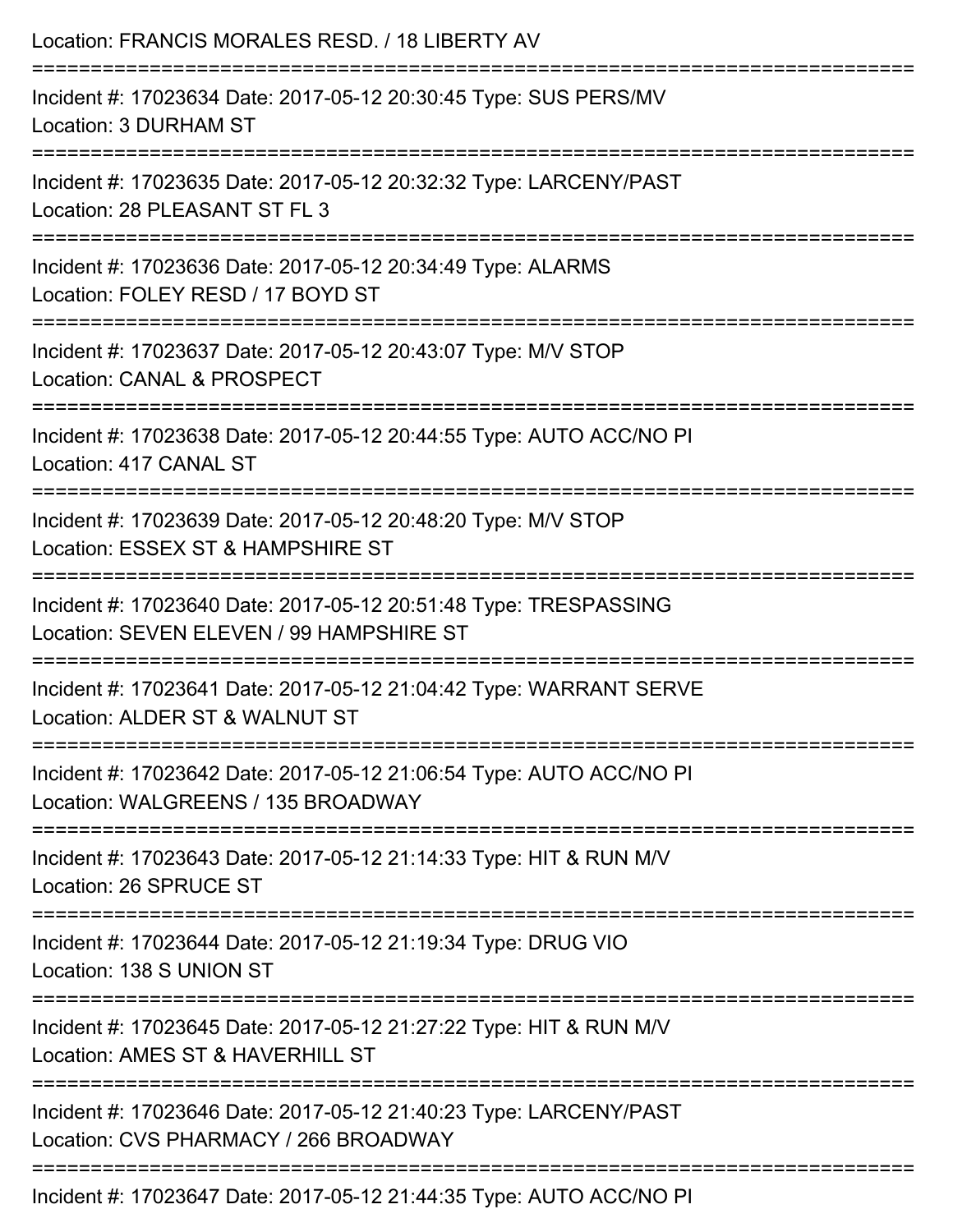| Incident #: 17023648 Date: 2017-05-12 22:07:51 Type: B&E/PAST<br>Location: 175 ABBOTT ST                                               |
|----------------------------------------------------------------------------------------------------------------------------------------|
| Incident #: 17023649 Date: 2017-05-12 22:11:57 Type: DISTURBANCE<br>Location: 50 ISLAND ST                                             |
| Incident #: 17023650 Date: 2017-05-12 22:26:41 Type: MEDIC SUPPORT<br>Location: 191 MAPLE ST #9F                                       |
| Incident #: 17023651 Date: 2017-05-12 22:30:15 Type: UNWANTEDGUEST<br>Location: BURGER KING / 187 BROADWAY                             |
| Incident #: 17023652 Date: 2017-05-12 22:30:48 Type: MV/BLOCKING<br>Location: 30 EUTAW ST #A                                           |
| Incident #: 17023653 Date: 2017-05-12 22:43:40 Type: DISTURBANCE<br>Location: 228 MERRIMACK ST #422 FL 4                               |
| Incident #: 17023654 Date: 2017-05-12 22:58:33 Type: DISORDERLY<br>Location: HOWARD PARK / ARLINGTON ST & LAWRENCE ST                  |
| Incident #: 17023655 Date: 2017-05-12 23:02:21 Type: DISTURBANCE<br>Location: 259 BAILEY ST FL 2                                       |
| Incident #: 17023656 Date: 2017-05-12 23:31:51 Type: NOISE ORD<br>Location: 136 EXCHANGE ST                                            |
| Incident #: 17023657 Date: 2017-05-12 23:34:46 Type: NOISE ORD<br>Location: 30 RHINE ST FL 1                                           |
| Incident #: 17023658 Date: 2017-05-12 23:35:16 Type: UNWANTEDGUEST<br>Location: 11 KRESS ST FL 1<br>================================== |
| Incident #: 17023659 Date: 2017-05-12 23:43:31 Type: DISORDERLY<br>Location: 50 ISLAND ST                                              |
| Incident #: 17023660 Date: 2017-05-12 23:47:20 Type: M/V STOP<br>Location: MERRIMACK ST & S BROADWAY                                   |
| Incident #: 17023661 Date: 2017-05-12 23:49:23 Type: NOISE ORD                                                                         |